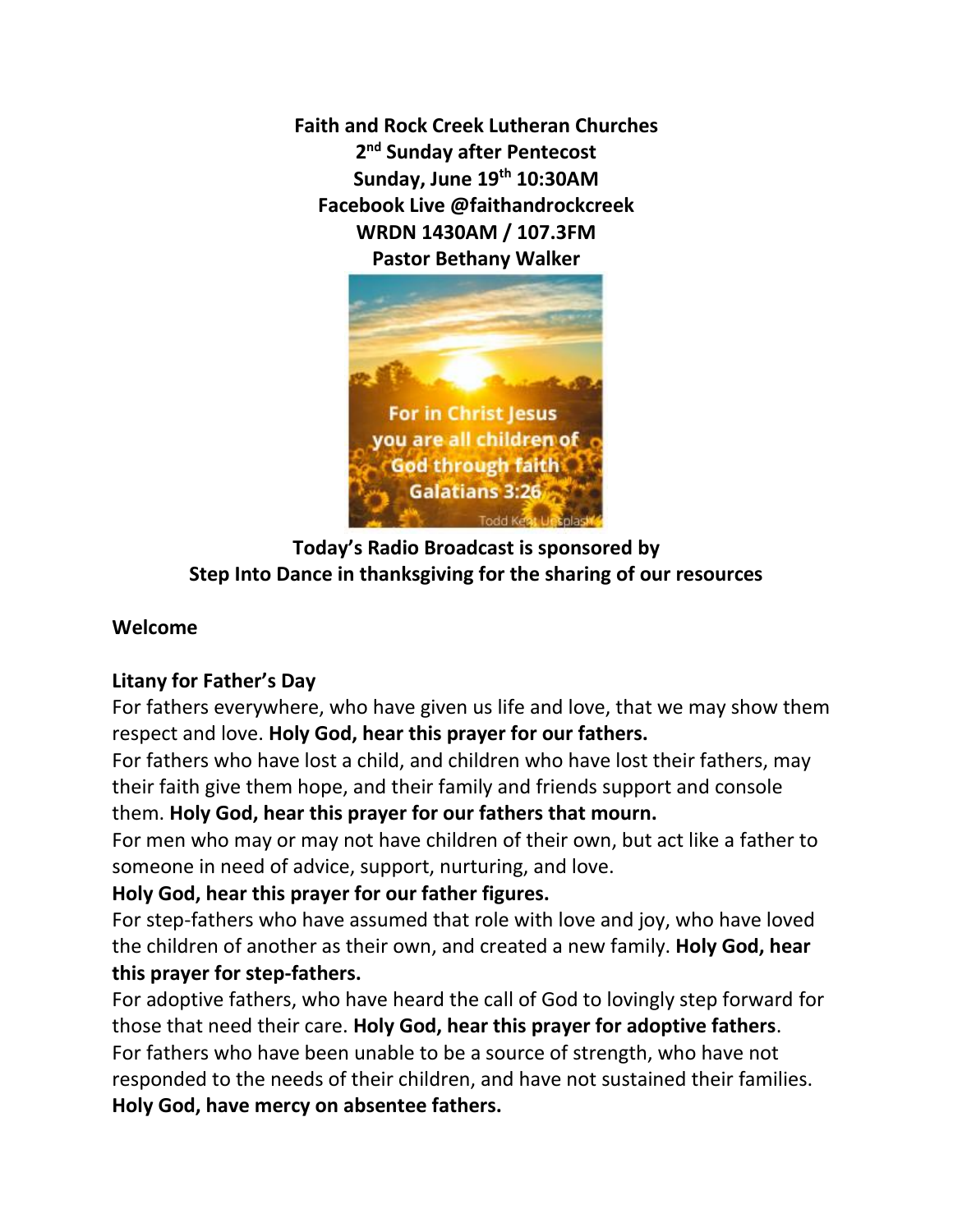For fathers who struggle with temptation, violence, or addiction. For those who do harm, and for those whom they have harmed.

## **Holy God, have mercy on fathers that struggle.**

For new fathers, full of hope. For long-time fathers, full of wisdom. For the fathers yet to be, and fathers soon to be.

# **Holy God, hear our prayer for the fathers of our church**.

For those that have shaped our lives without claim of family or kinship. For those who have taught us, guided us, shaped us and molded us into servants of Christ our Lord. **Holy God, hear our prayer for the fathers of our faith.**

God our Father, in your wisdom and love you made all things. Bless these men, that they may be strengthened as Christian fathers. Let the example of their faith and love shine forth in Jesus' name. **Amen.**

*(Used by permission: "Prayer for Father's Day." has been adapted by Robb McCoy from the United Methodist Book of Worship, page 441.)*

# **Opening Hymn Contract Contract Contract Contract Contract Contract Contract Contract Contract Contract Contract Contract Contract Contract Contract Contract Contract Contract Contract Contract Contract Contract Contract**

Let us build a house where love can dwell and all can safely live, a place where saints and children tell how hearts learn to forgive. Built of hopes and dreams and visions, rock of faith and vault of grace; here the love of Christ shall end divisions (refrain)

(refrain) All are welcome, all are welcome, all are welcome in this place.

Let us build a house where prophets speak, and words are strong and true, where all God's children dare to seek to dream God's reign a new. Here the cross shall stand as witness and as symbol of God's grace; here as one we claim the faith of Jesus; (refrain)

Let us build a house where love is found in water, wine and wheat; a banquet hall on holy ground where peace and justice meet. Here the love of God, through Jesus, is revealed in time and space; as we share in Christ the feast that frees us; (refrain)

Let us a house where hands will reach beyond the wood and stone to heal and strengthen, serve and teach, and live the Word they've known. Here the outcast and the stranger bear the image of God's face; let us bring an end to fear and danger; (refrain)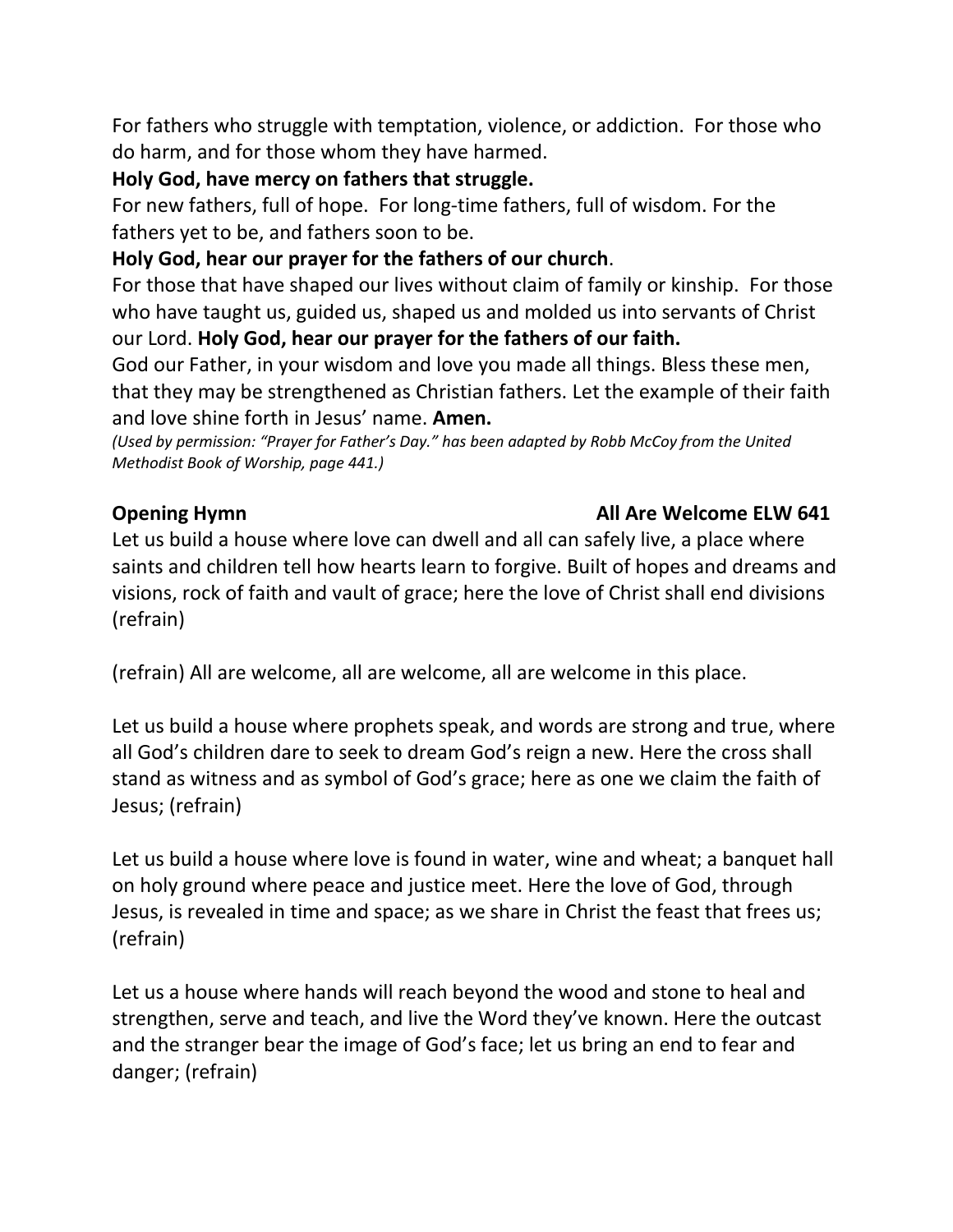Let us build a house where all are named, their songs and visions heard and loved and treasured, taught and claimed as words within the Word. Built of tears and cries and laughter, prayers of faith and songs of grace, let this house proclaim from floor to rafter; (refrain)

#### **Greeting**

The grace of our Lord Jesus Christ, the love of God and the communion of the Holy Spirit be with you all. **And also with you.** 

#### **Prayer of the Day**

Creator God, as we gather together you remind us that in Christ Jesus we are all children of God through faith. May our faith inform our living and our lives conform only to your will. In Jesus' name. Amen.

#### **First Reading Isaiah 65:1-9**

 $1$  I was ready to be sought out by those who did not ask, to be found by those who did not seek me. I said, "Here I am, here I am," to a nation that did not call on my name. <sup>2</sup>I held out my hands all day long to a rebellious people, who walk in a way that is not good, following their own devices;  $3a$  people who provoke me to my face continually, sacrificing in gardens and offering incense on bricks;  $4$ who sit inside tombs, and spend the night in secret places; who eat swine's flesh, with broth of abominable things in their vessels; <sup>5</sup>who say, "Keep to yourself, do not come near me, for I am too holy for you." These are a smoke in my nostrils, a fire that burns all day long. <sup>6</sup>See, it is written before me: I will not keep silent, but I will repay; I will indeed repay into their laps  $\frac{1}{2}$  their iniquities and their ancestors' iniquities together, says the LORD; because they offered incense on the mountains and reviled me on the hills, I will measure into their laps full payment for their actions. <sup>8</sup>Thus says the LORD: As the wine is found in the cluster, and they say, "Do not destroy it, for there is a blessing in it," so I will do for my servants' sake, and not destroy them all. <sup>9</sup>I will bring forth descendants from Jacob, and from Judah inheritors of my mountains; my chosen shall inherit it, and my servants shall settle there.

#### **Psalm Psalm 22:19-28**

<sup>19</sup>But you, O LORD, be not far away; O my help, hasten to my aid. <sup>20</sup>**Deliver me from the sword, my life from the power of the dog.** <sup>21</sup> Save me from the lion's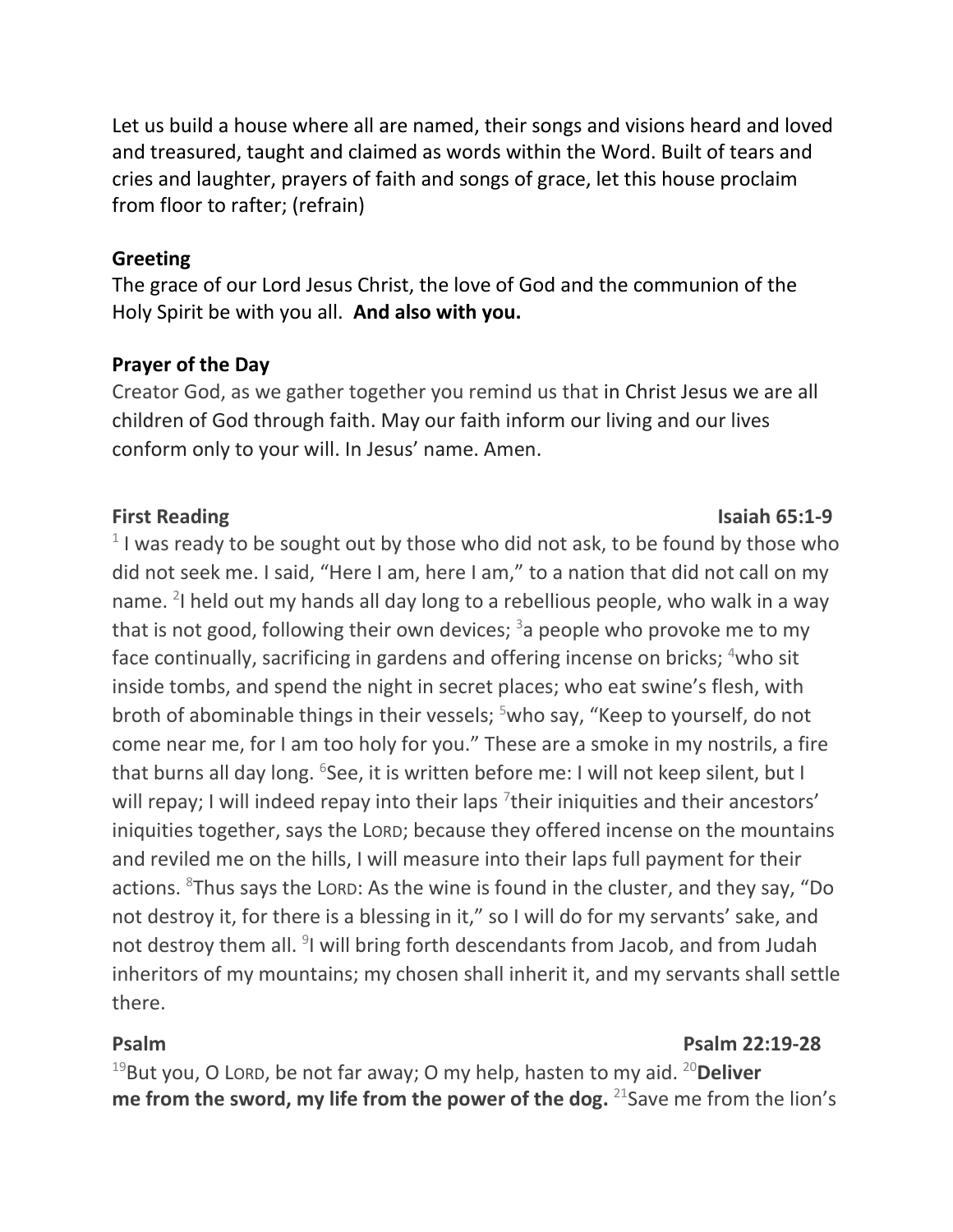mouth! From the horns of wild bulls you have rescued me. <sup>22</sup>**I will declare your name to my people; in the midst of the assembly I will praise you.** <sup>23</sup>You who fear the LORD, give praise! All you of Jacob's line, give glory. Stand in awe of the LORD, all you offspring of Israel. <sup>24</sup>**For the LORD does not despise nor abhor the poor in their poverty; neither is the LORD's face hidden from them; but when they cry out, the Lorp hears them.** <sup>25</sup> From you comes my praise in the great assembly; I will perform my vows in the sight of those who fear the LORD. <sup>26</sup>**The poor shall eat and be satisfied, Let those who seek the LORD give praise! May your hearts live forever!** <sup>27</sup>All the ends of the earth shall remember and turn to the LORD; all the families of nations shall bow before God. <sup>28</sup>**For dominion belongs to the LORD, who rules over the nations.**

## **Second Reading Calatians 3:23-29**

 $23$ Now before faith came, we were imprisoned and guarded under the law until faith would be revealed. <sup>24</sup>Therefore the law was our disciplinarian until Christ came, so that we might be justified by faith.  $25$ But now that faith has come, we are no longer subject to a disciplinarian, <sup>26</sup>for in Christ Jesus you are all children of God through faith. <sup>27</sup>As many of you as were baptized into Christ have clothed yourselves with Christ. <sup>28</sup>There is no longer Jew or Greek, there is no longer slave or free, there is no longer male and female; for all of you are one in Christ Jesus.  $^{29}$ And if you belong to Christ, then you are Abraham's offspring, heirs according to the promise.

# **Sermon**

# **Hymn of the Day Cone Bread, One Body WOV 710**

(refrain)

One bread, one body, one Lord of all; one cup of blessing that we bless, and we, though many, throughout the earth, we are one body in this one Lord.

Gentile or Jew, servant or free, woman or man, no more (refrain)

Many the gifts, many the works, one in the Lord of all. (refrain)

Grain for the fields, scattered and grown, gathered to one for all (refrain)

# **Apostles' Creed**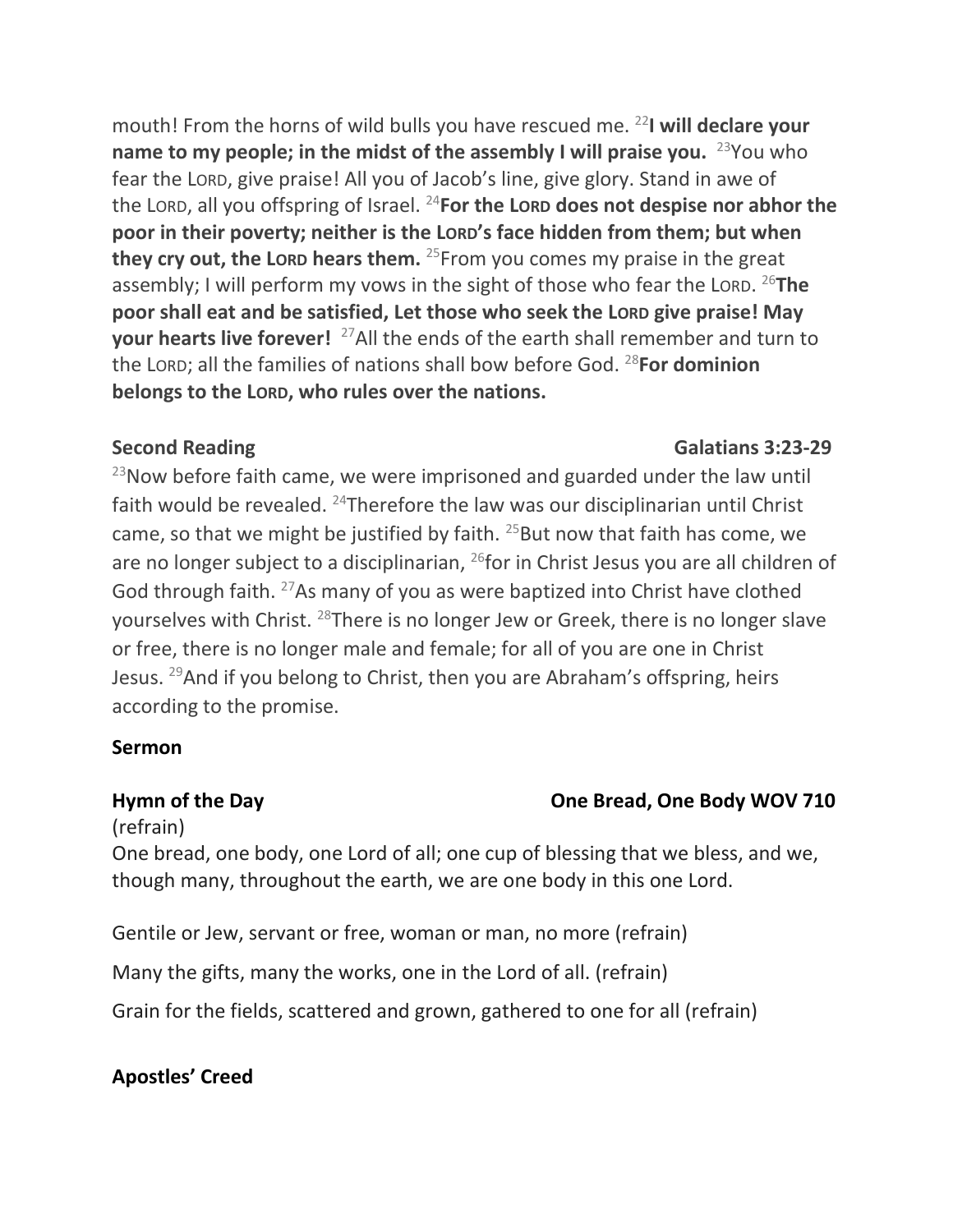### **Prayers of Intercession**

**Peace**

**Offering** 

**Doxology**

## **Offering Prayer**

God of abundance, **you have set before us a plentiful harvest. As we feast on your goodness, strengthen us to labor in your field, and equip us to bear fruit for the good of all, in the name of Jesus. Amen.**

### **Words of Institution**

On the night…remembering, therefore, his death, resurrection, and ascension, we await his coming in glory. Pour out upon us the Spirit of your love, O Lord, and unite the wills of all who share this heavenly food, the body and blood of Jesus Christ, our Lord; to whom, with you and the Holy Spirit, be all honor and glory, now and forever. **Amen.**

## **The Lord's Prayer**

## **Communion Distribution**

### **Post Communion Prayer**

Life-giving God, **through this meal you have bandaged our wounds and fed us with your mercy. Now send us forth to live for others, both friend and stranger, that all may come to know your love. This we pray in the name of Jesus. Amen.**

### **Benediction**

The God of peace, Creator, Redeemer and Friend, bless you, comfort you, and show you the path of life this day and always. **Amen.**